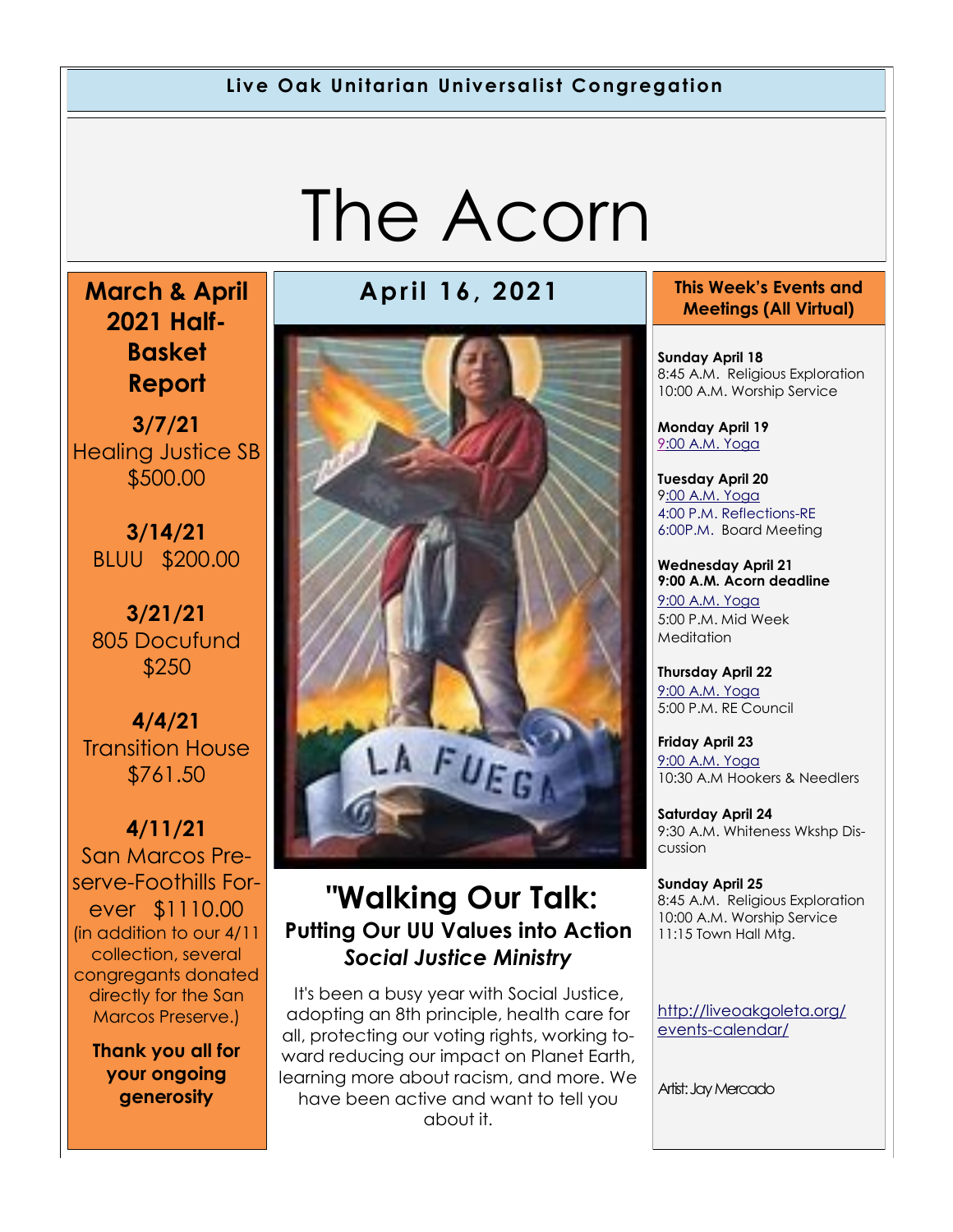PAGE 2 **THE ACORN** 

#### **Worship Service 04.18.21**

#### **Live Oak Unitarian Universalist Congregation of Goleta Social Justice Ministry April 18, 2021 "Walking Our Talk: Putting Our UU Values into Action" A/V Support: Eric Schug; Tech Support: Krystal McCauley**

Proposed as our UU 8th principle and adopted by SJM on 3/10/2021:

*"We, the member congregations of the Unitarian Universalist Association, covenant to affirm and promote: journeying toward spiritual wholeness by working to build a diverse multicultural Beloved Community by our actions that accountably dismantle racism and other oppressions in ourselves and our institutions*." -Paula Cole Jones and Bruce Pollack-Johnson

**Music for Gathering** *(begins at 9:50 a.m.)* John Douglas, Music Director

**Prelude**~ Get Together **Nansie and John Douglas** words & music: Chet Powers

**Welcome Song** ~ *Step By Step the Longest March* #157 music: Irish folk song adapted by Waldemar Hille words: preamble to the constitution of the United Mine Workers of America

**Welcome** Gloria Liggett, Worship Associate

**Chalice Lighting Chalice Lighting and Chalice Lighting Seelye** 

**Opening Song** ~ *This Land Is Your Land*  words/music: Woody Guthrie

#### **Message for All Ages Gloria Liggett Gloria Liggett**

**Singing to the Children**~ *This Little Light Of Mine*

**Sharing of Joys and Sorrows Gloria Liggett Gloria Liggett** 

**Call to Worship Carolyn Chaney**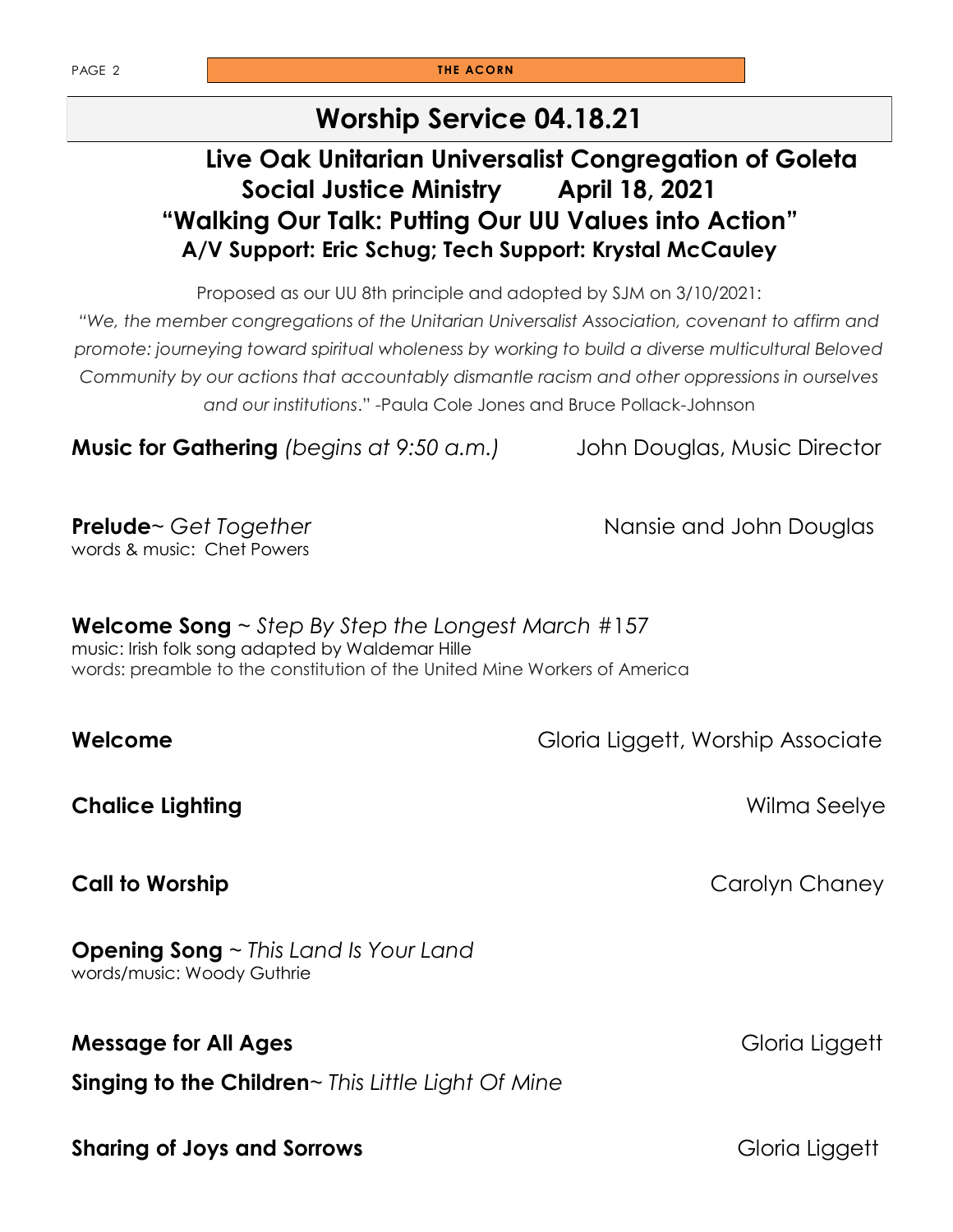**Worship Service 04.18.21**

#### **Meditation** Jan Ross

#### **Congregational Response** ~ *People Get Ready*

words/ music: Curtis Mayfield

| <b>Responsive Reading</b> ~ Beatitudes for Justice Builders                                         |  |                                                                                 | Jan Ross & Wilma Seelye                                |
|-----------------------------------------------------------------------------------------------------|--|---------------------------------------------------------------------------------|--------------------------------------------------------|
| words by Lindi Ramsden                                                                              |  |                                                                                 |                                                        |
| <b>Homily</b> $\sim$ "Walking our Talk "                                                            |  |                                                                                 | Social Justice Ministry                                |
| Our Climate in Crisis<br>Larry Bishop                                                               |  |                                                                                 |                                                        |
| Protecting Voting Rights with the"For The People Act"                                               |  |                                                                                 | Carolyn Chaney                                         |
| Musical Interlude~                                                                                  |  |                                                                                 | Carrie Topliffe                                        |
| <b>Healthcare For All</b>                                                                           |  | Nansie Douglas                                                                  |                                                        |
| Racial Justice For Children                                                                         |  |                                                                                 | <b>Holly Drayton</b>                                   |
| <b>Musical Response</b> ~We Hold These Truths<br>words/music by John Douglas & Carrie Topliffe      |  | <b>Live Oak Sunday Worship</b><br>Sunday April 18, 2021                         |                                                        |
| <b>Sharing in Stewardship</b>                                                                       |  | Gloria Liggett                                                                  | 10:00 AM                                               |
| <b>Closing Song</b> $\sim$ <i>I</i> Wish I Knew How #151<br>words/music: Billy Taylor & Dick Dallas |  | https://zoom.us/j/991200709<br>Meeting ID: 991 200 709<br>Dial by your location |                                                        |
|                                                                                                     |  |                                                                                 | +1 253 215 8782 US                                     |
| <b>Benediction</b>                                                                                  |  | Liz Zok                                                                         | +1 301 715 8592 US                                     |
| <b>Extinguishing of the Chalice</b>                                                                 |  | Gloria Liggett                                                                  | Find your local number:<br>https://zoom.us/u/a3HkXnuGD |

**Sung Response** ~ *Maybe Change Won't Come Too Late* Music: Genevan Psalter; words: John E. Douglas

**Postlude**~*Taking It To The Streets* **Nansie & John Douglas** Words & Music: Michael McDonald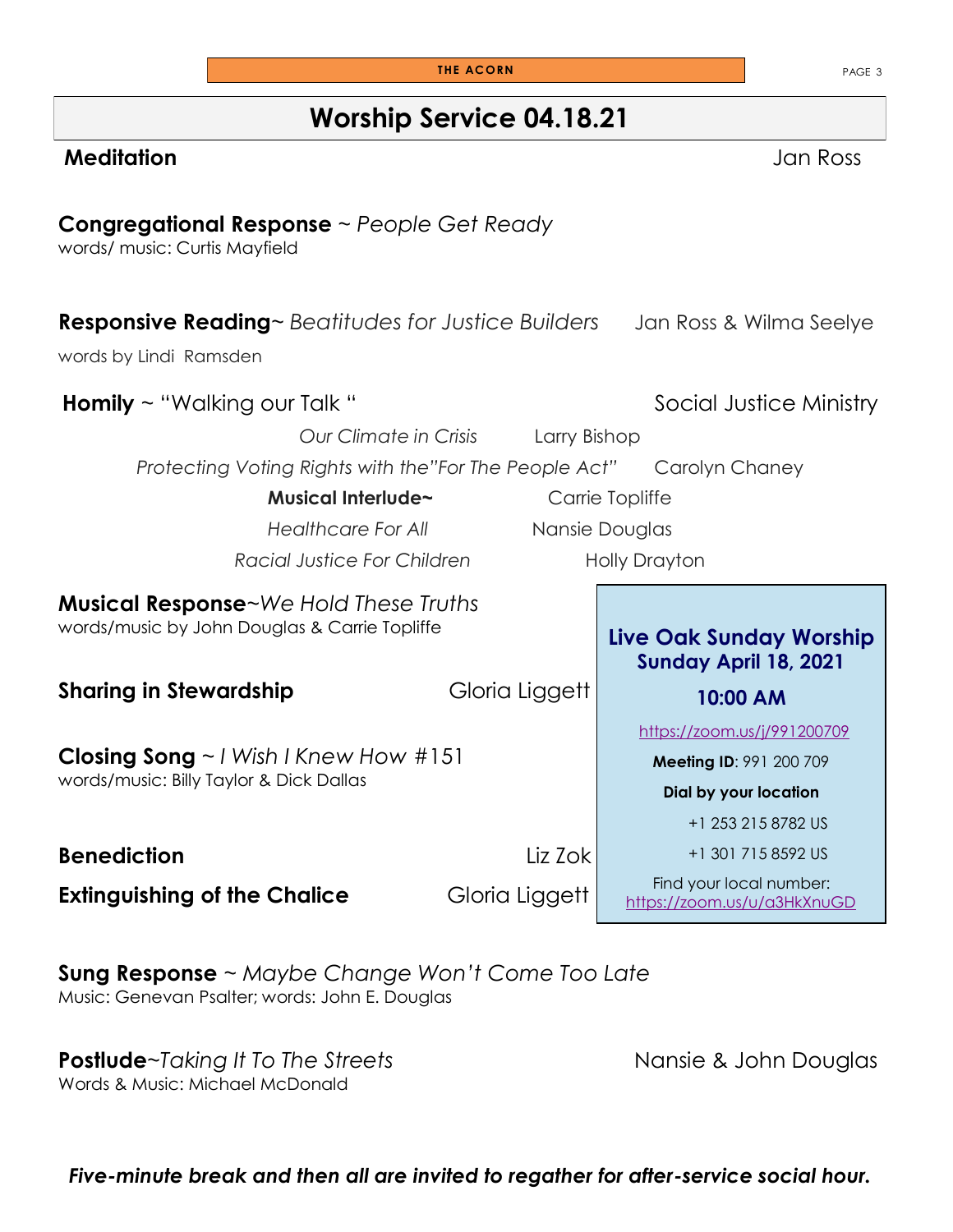**T HE ACORN**

### **Upcoming Services**

#### **"***In the Moment"*

**April 25 LEA Morris, joined by Rev. Tamara and local UU ministers** 

Come join UU Musician LEA Morris as she speaks and sings on the topic of living in the present. She writes: *Not only is there no time like the present. There is no time but the present.* **NOTE: There will be a different link for this service provided in next week's Acorn. Live Oak Town Hall will be immediately following the service using the regular Live Oak Sunday service link.**

### **Mid-Week Meditation and Sharing continues!**

We will continue to meet virtually for our Mid-Week Meditation and Sharing gatherings. Please join us every Wednesday at 5:00. Link is in the Acorn or on the home-page of the Live Oak website.

> **Join Zoom Meeting—Meeting ID**: 592 669 597 <https://zoom.us/j/592669597>

**Dial by your location** +1 253 215 8782 US +1 301 715 8592 US

### **Witnessing Whiteness Workshop Discussion**

Opportunity for discussions facilitated by Rev. Tamara:

We have an amazing and robust number of Live Oakers (over a quarter of our congregation) participating in the *Witnessing Whiteness* workshop series!

Here are two opportunities (Saturdays, April 10 and 24 at 9:30 a.m.) to join virtually with other Live Oakers for an hour or so to further "chew on" any topics, questions, etc. raised in the workshops. There is absolutely no expectation of attendance, just opportunities if you wish to participate.

#### *These discussions are limited to those participating in the workshops, please.*

Topic: Witnessing Whiteness Live Oak Discussion

Time: 09:30 AM Pacific Time

#### **Apr 24, 2021 09:30 AM**

Join Zoom Discussions: <https://zoom.us/j/95725322190>

Meeting ID: 957 2532 2190 One tap mobile +16699006833,,95725322190# US (San Jose)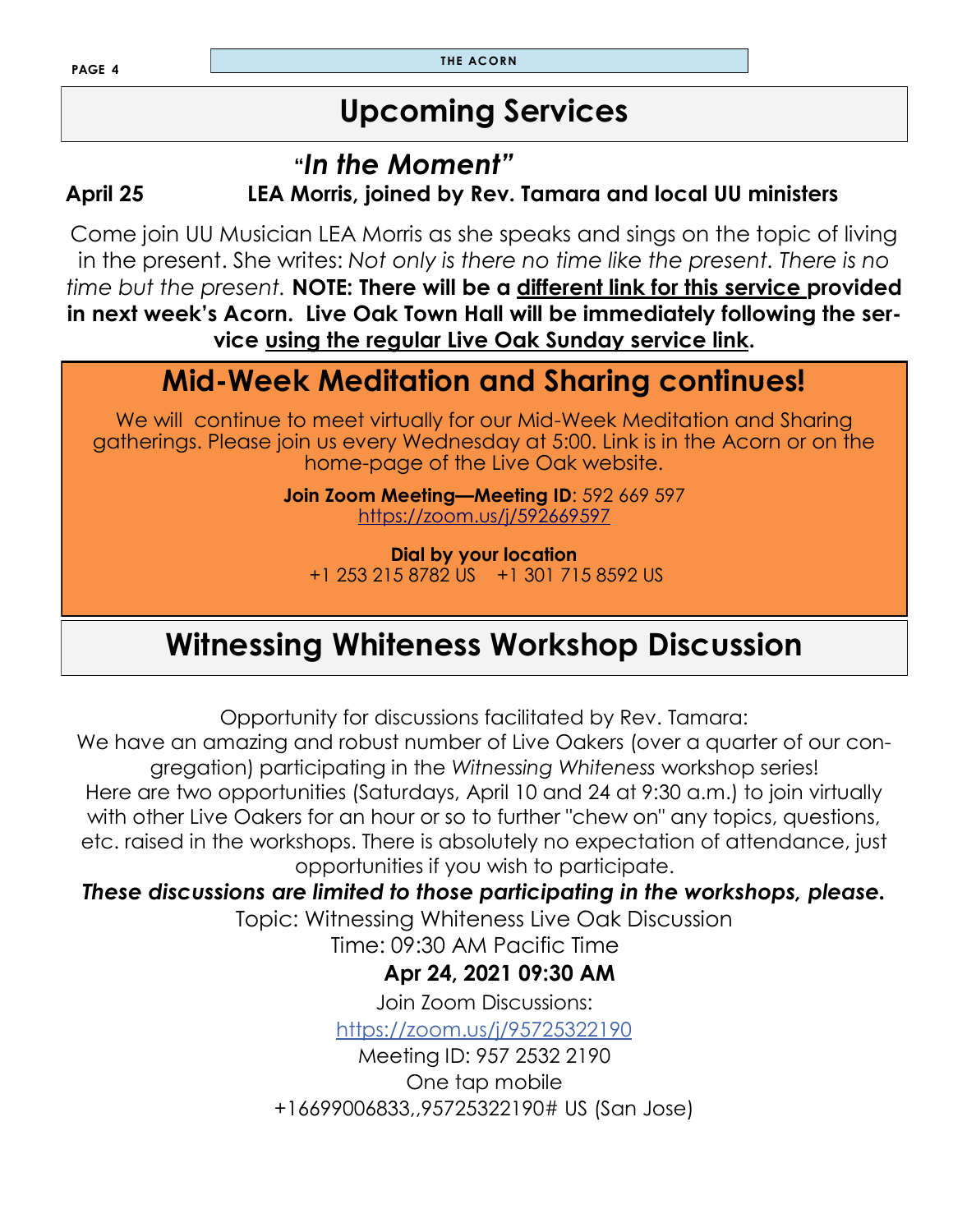### **Live Oak Ministries! BUDGET REQUESTS & ANNUAL REPORTS!!**

Dear Live Oak Ministries,

It is that time of the year again to be thinking about your **ANNUAL REPORTS**!! Once you've thought about it, please gather, collect, compose and submit your Ministry's **ANNUAL REPORT** before or on the "drop dead" deadline of **MAY 15, 2021** at noon. Please send to: [administrator@liveoakgoleta.org](mailto:administrator@liveoakgoleta.org) 

Also, a reminder that ministries need to submit their request for our upcoming fiscal year. All requests should be sent to our Live Oak Treasurer, Janet Mocker, **by April 30.** Send to: **bookkeeper@liveoakgoleta.org** Thank you so much!!

### **Live Oak Membership Ministry Survey**

The Membership Ministry will be emailing out a 10-question survey on April 20th to Live Oak members.

We would greatly appreciate it if you could take a few moments and share your thoughts and respond to the online survey.

If you do not receive the email on April 20th, please check your spam and junk mail folders.

If you have any questions, or did not receive the survey, please contact Robb Rice, at the Membership Ministry at [liveoaksurvey@gmail.com.](mailto:liveoaksurvey@gmail.com)

*THANKS, Robb Rice*

### **Social Justice Upcoming Activities 04.16.21**

MEDICARE FOR ALL ACTIVISTS Rally, Saturday April 17, 2021 @ 1:00-3:00 pm at the Courthouse with masks and Social distancing. Short Rally in front of Arch and then visit offices of Assemblyman Steve Bennett and State Senator Monique Limon which are nearby. More info: call John Douglas (805)284- 2082.

UCSB Arts & Lectures Race to Justice Virtual Events (each \$10) Treat yourself to one or more and help our country move toward Racial Justice.

- -4/21 Dr. Robert Bullard "*The Quest for Environmental and Racial Justice*"
- -4/30 Bryan Stephenson *"American Injustice: Mercy, Humanity and Making a Difference"*
- -5/4 Heather McGhee *"The Sum of Us: What Racism Costs Everyone and HowWe Can Prosper Together"*
- -5/12 Patrisse Cullors *"When They Call You a Terrorist: A Black Lives Matter Dialogue"*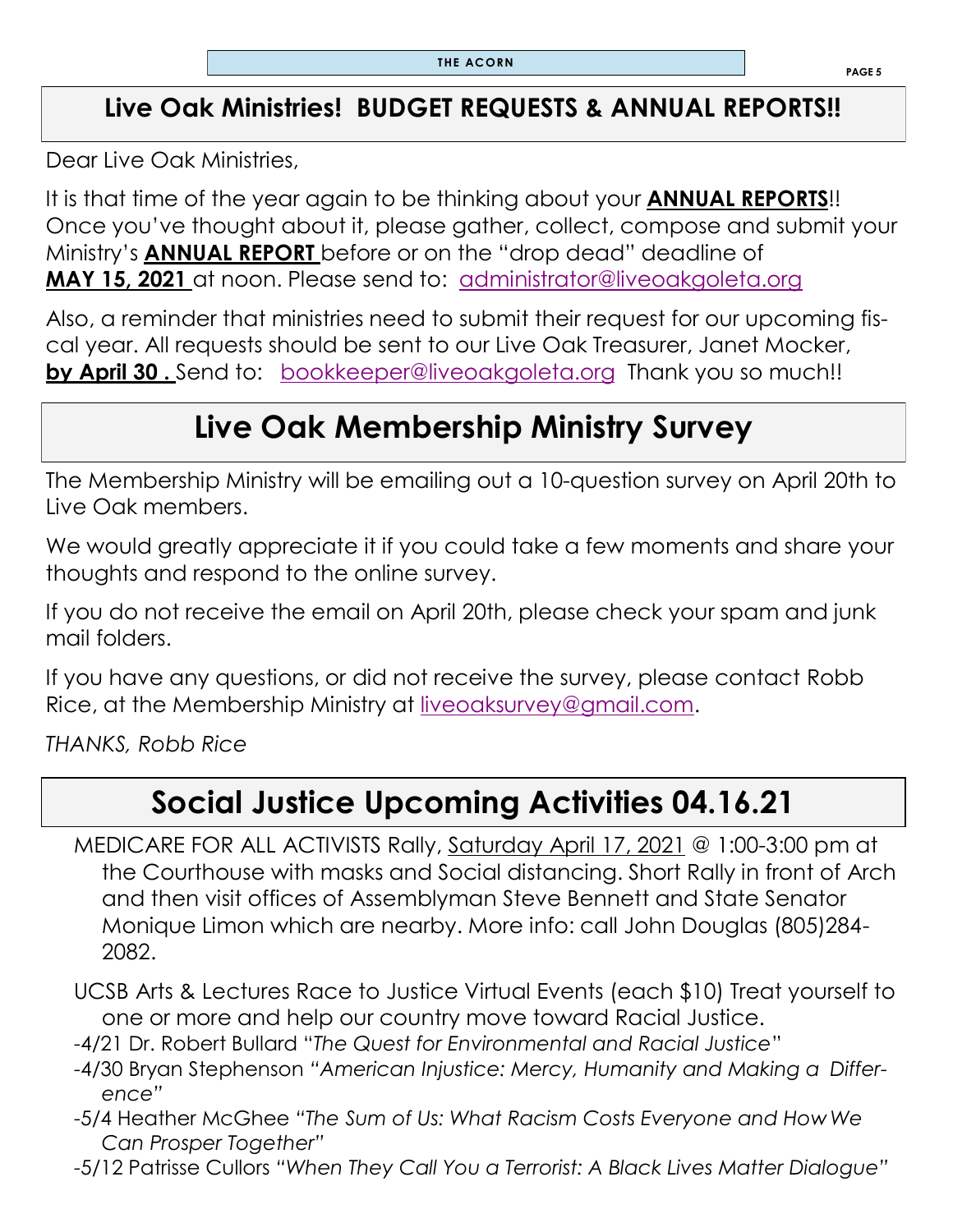### **COVID-19 Vaccination Update**

Santa Barbara County is now well into its first week of making vaccines available to everyone ages 16 and older. By this Thursday, April 15<sup>th</sup>, all vaccine providers in the County should be offering vaccine using this guidance. The Public Health Department is providing vaccines in a daily large-scale community vaccination clinic in Santa Barbara this week.

Please remember that for persons aged 16-18, the only vaccine currently approved is the Pfizer BioNTech vaccine. This may reduce the number of locations that can vaccinate people in this age group, as that vaccine has more stringent cold-holding requirements than other vaccine options.

You may have heard that the FDA and CDC recommended that vaccine providers pause their use of the Johnson & Johnson one-shot vaccine (Janssen vaccine) while reports of possible rare blood clots are evaluated. **Please note that these clots are very rare – six have been reported in the entire United States, about one case for every one million doses of the Johnson & Johnson vaccine administered** -- and at this time appear to have only been reported in women. More information will be shared here as it becomes available.

As the vaccine (and pandemic) situation is changing constantly, this information will be updated weekly in the Acorn.

#### **Who can get the vaccine in Santa Barbara County at this time?**

Anyone aged 16 or older

#### **Where can people get the vaccine?**

- The Public Health Department has a large community vaccination clinic in Santa Barbara this week, ending on Sunday. Appointments are required and can be made on the public health website (see link below). Contact your primary health care provider to see if they are giving the
- vaccine to their patients.
- Local pharmacies also offer vaccination appointments (CVS, Walgreens, RiteAid, **and Costco** offer appointments).
- Local hospitals and larger clinics are also offering vaccination appointments
- Industry-specific clinics are sometimes arranged through employers for workers in those industries.
- Veterans may be eligible to be vaccinated through the VA.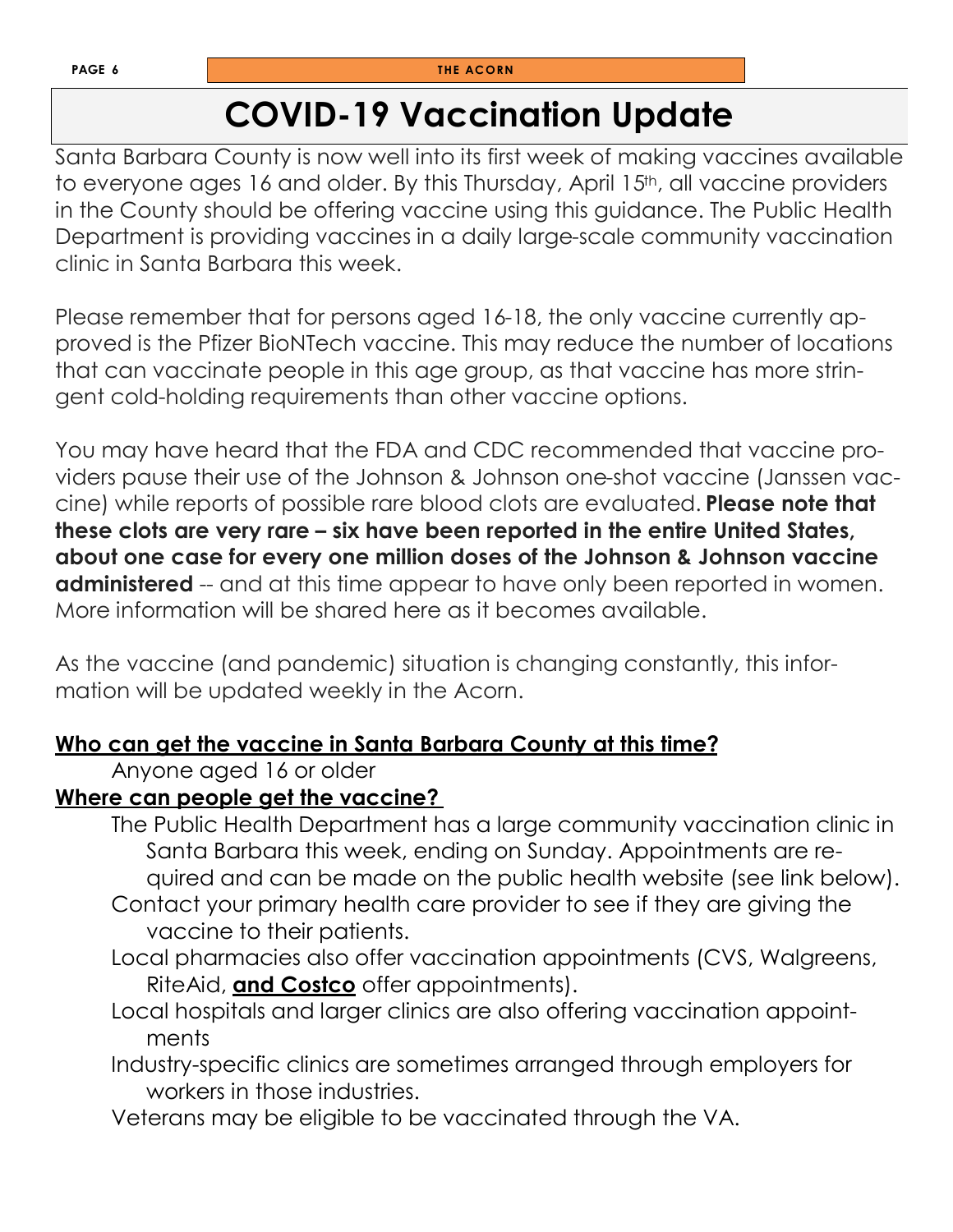## **COVID-19 Vaccination Update**

**How can I make an appointment?**

**Visit the Public Health Department's vaccine website ([https://](https://publichealthsbc.org/vaccine/)**

**[publichealthsbc.org/vaccine/\)](https://publichealthsbc.org/vaccine/) for links to scheduling sites for a wide range of vaccine providers, including area hospitals, special clinics, and pharmacies offering vaccination.**

#### **If you are not able to go online or need additional assistance, you can call 2-1- 1, select your language preference, then select option 4 to be transferred to an operator who can help you make an appointment**

- The Santa Barbara County Public Health Department releases new appointment slots for vaccines on Monday mornings at 9 a.m.
- You can make an appointment for Cottage Hospital's drive-through clinic in Goleta at: <https://asap.pdllabs.com/non-ees/CottageCovidVaccine.aspx>

Lompoc Valley Medical Center is providing vaccinations to residents of the Lompoc Valley; more information can be found at: [https://lompocvmc.com/health-wellness/diseases-](https://lompocvmc.com/health-wellness/diseases-conditions/coronavirus/vaccinations)

[conditions/coronavirus/vaccinations](https://lompocvmc.com/health-wellness/diseases-conditions/coronavirus/vaccinations)

- Patients of Sansum Clinic should contact Sansum for more information about vaccine appointments: <https://covid19.sansumclinic.org/vaccine#info>
- Marian Regional Medical Center in Santa Maria is also offering vaccination appointments. More information can be found here: [https://www.dignityhealth.org/central-](https://www.dignityhealth.org/central-coast/locations/marianregional/coronavirus)

[coast/locations/marianregional/coronavirus](https://www.dignityhealth.org/central-coast/locations/marianregional/coronavirus)

Veterans in multiple age groups may be eligible for vaccination through the Veteran's Administration (VA). Contact the VA for more information.

#### **The State's My Turn website available and can be used to book appointments locally. The website is: <https://myturn.ca.gov/>**

#### **After vaccination:**

Remember that we all still need to practice social distancing, wear a face cover, and take standard COVID-19 precautions after we are vaccinated and until the pandemic has subsided. If you do choose to gather with others, **outdoors is safer than indoors**. Vaccination greatly reduces your risk of contracting COVID-19, but it is not perfect. Continuing to follow masking and social distancing guidance while the pandemic is ongoing protects both people who are still waiting to get the vaccine as well as those who have received it. Let's keep taking care of each other -- until we are all taken care of.

If you have specific questions, please contact Kendra Wise at [kendrawise@gmail.com.](mailto:kendrawise@gmail.com)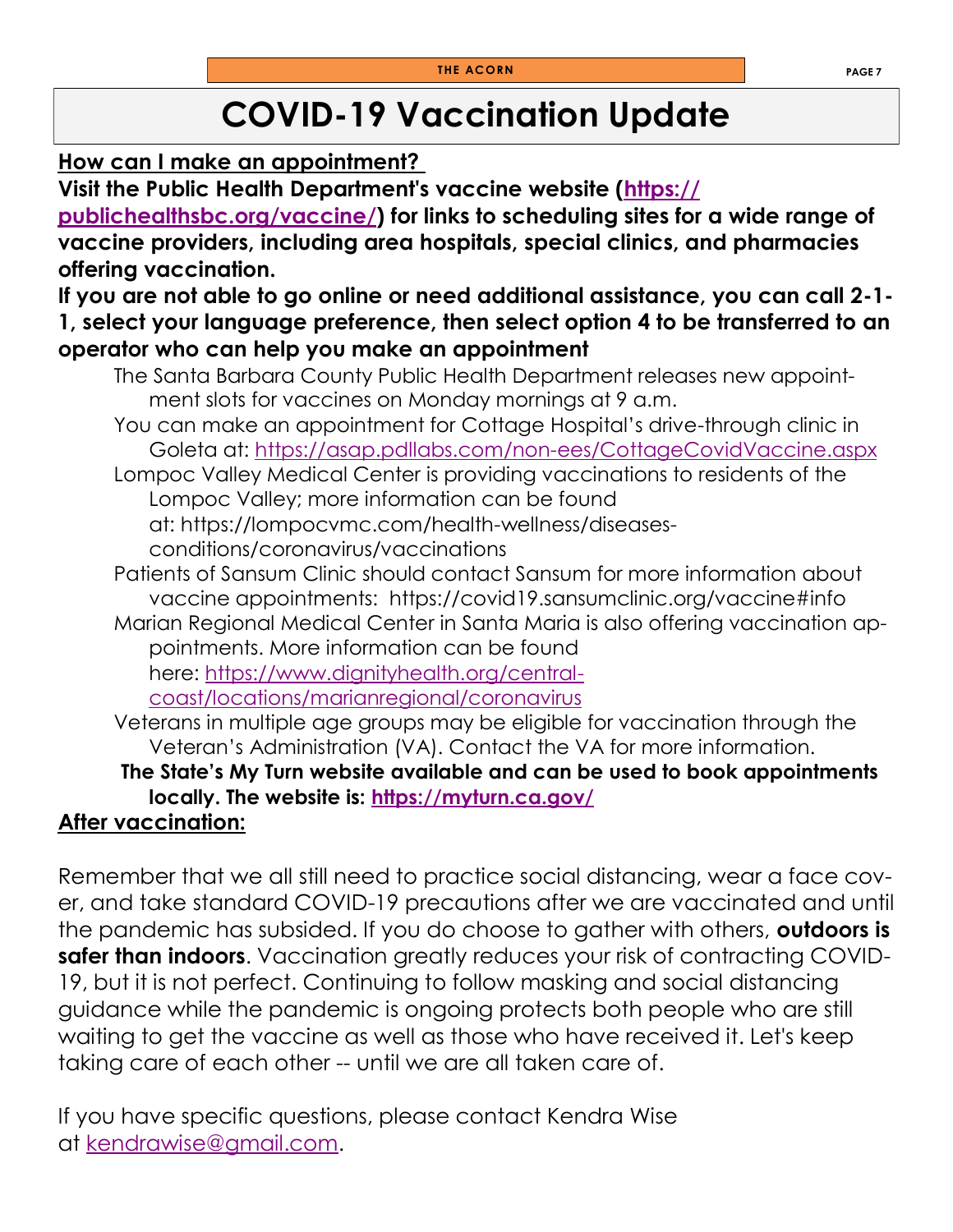### **Religious Exploration 04.11.21**

#### **THURSDAY EVE APRIL 15 @ 7:00 PM**

Live Oak and USSB Religious Exploration's Minecraft play date, if you have been participating in ChUUrchcraft on Sundays, please join us. It will be for fun and connecting with UU kids from the downtown congregation. *If you have not been admitted onto the USSB server, you will need to contact Steven or Christina from downtown, it cannot happen at 7:00 on Thursday.* Use our usual link below for the playdate,

#### **To all students and families of Religious Exploration…**

We are taking our awareness to the fact that school is out in less than two months. This means we are facing another RE Sunday, which will be Sunday May 30<sup>th</sup>. It will also be our second RE Sunday on Zoom because of the pandemic.

Our theme for RE Sunday is "Reflections", as the isolation and social distancing has created for us, a chance to reflect. This congregation would be really moved by our RE kids if we shared important thoughts that have come up or changed during this pandemic. The hope is that we are revealing ourselves in light of the "winding down" of this major event in the life of this planet and humankind.

Our reflections will cover 3 topics: 1. Inspirational figure 2. UU Principle that you resonate with 3. What do you look forward to the most when this pandemic is over. It would be great if for each topic there were 3-5 speakers, it doesn't have to be everyone all the time.

It would be really amazing to get a self portrait from all RE Students. A self portrait may or may not be a drawing/painting of the artist. It can be a compilation of images that appeal to the artist and what they like.

| Live Oak Religious<br><b>Exploration</b>                                                                         |
|------------------------------------------------------------------------------------------------------------------|
| <b>Time: April 18, 2020</b>                                                                                      |
| <b>Join Zoom Meeting</b><br>https://zoom.us/j/9954<br>380524?pwd=UzZORVV<br>KbnhBamtqT2craHE0Y<br><b>255UT09</b> |
| <b>Meeting ID: 995 438</b><br>0524 Password: 007564                                                              |

 We have two more "Reflections" for Tuesday at 4:00 PM and truly hope everyone can make one of these Tuesdays.

#### **MINECRAFT/CHUURCHCRAFT**

 We will continue with our ChUUrchcraft temple building the weeks of April 18 and 25. We open Zoom at 8:30 and start at 8:45.We might continue to do "play dates" after that but Sundays will shift focus in May as we get closer to our spec ial service on the 30th. Thank you.

Steven: [dresteven@liveoakgoleta.org](mailto:dresteven@liveoakgoleta.org)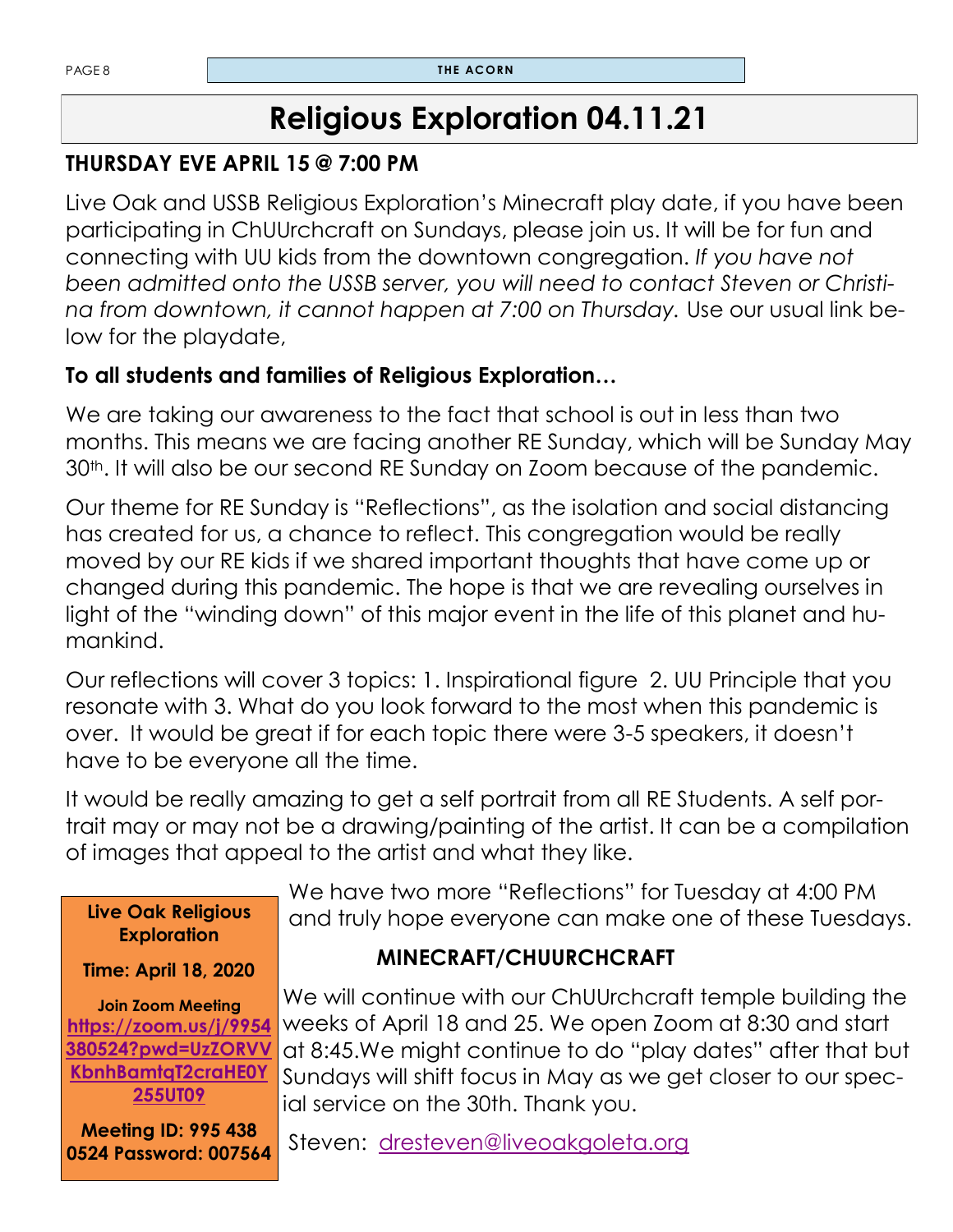### **Greetings From Your Fundraising Shepherds**

Your fundraising shepherds once again want to share some ideas that are in the works that can be functional even when we are in a lockdown. Here are two that we've mentioned previously in The Acorn:

1. **Sell items** to Live Oak members by advertising in The Acorn. For example, Kristin Ingalls has shown and sold two beautiful handmade tapestries in this way and then donated the proceeds to Live Oak. Thank you, Kristin! And most recently, Priscilla Marchus and Glen Takaichi have generously donated their condo on Kauai for a week to a Live Oak family with the proceeds going to Live Oak. Thanks so much, Priscilla and Glen! Is there something that you feel would be of interest to offer in The Acorn? Or you can . . .

2. **Sell items** on outside sites such as Next Door, Facebook Marketplace, or Craigslist. This is the "no shlepping" rummage sale you saw advertised in The Acorn during the fall.

**Bottom line**: these sorts of sales are easy and free to advertise, with the profits going to Live Oak. Of course, using outside sites allows for money to come not from other Live Oak members but from outside of the congregation.

Carter and Wendy Morgan recently sold this dresser on Facebook Marketplace. The full proceeds of this sale (\$130) will be donated to Live Oak.

Please feel free to post a sale item (with a photo) in The Acorn. Or you can contact any of the Fundraising Shepherds if you would like to discuss items for sale or other creative fundraising ideas that you may have.



Thank you!

Your shepherds - Carter and Wendy Morgan, Kristin Ingalls, Paula Bagalio

### Senior Free Day @ SB

Botanical Garden

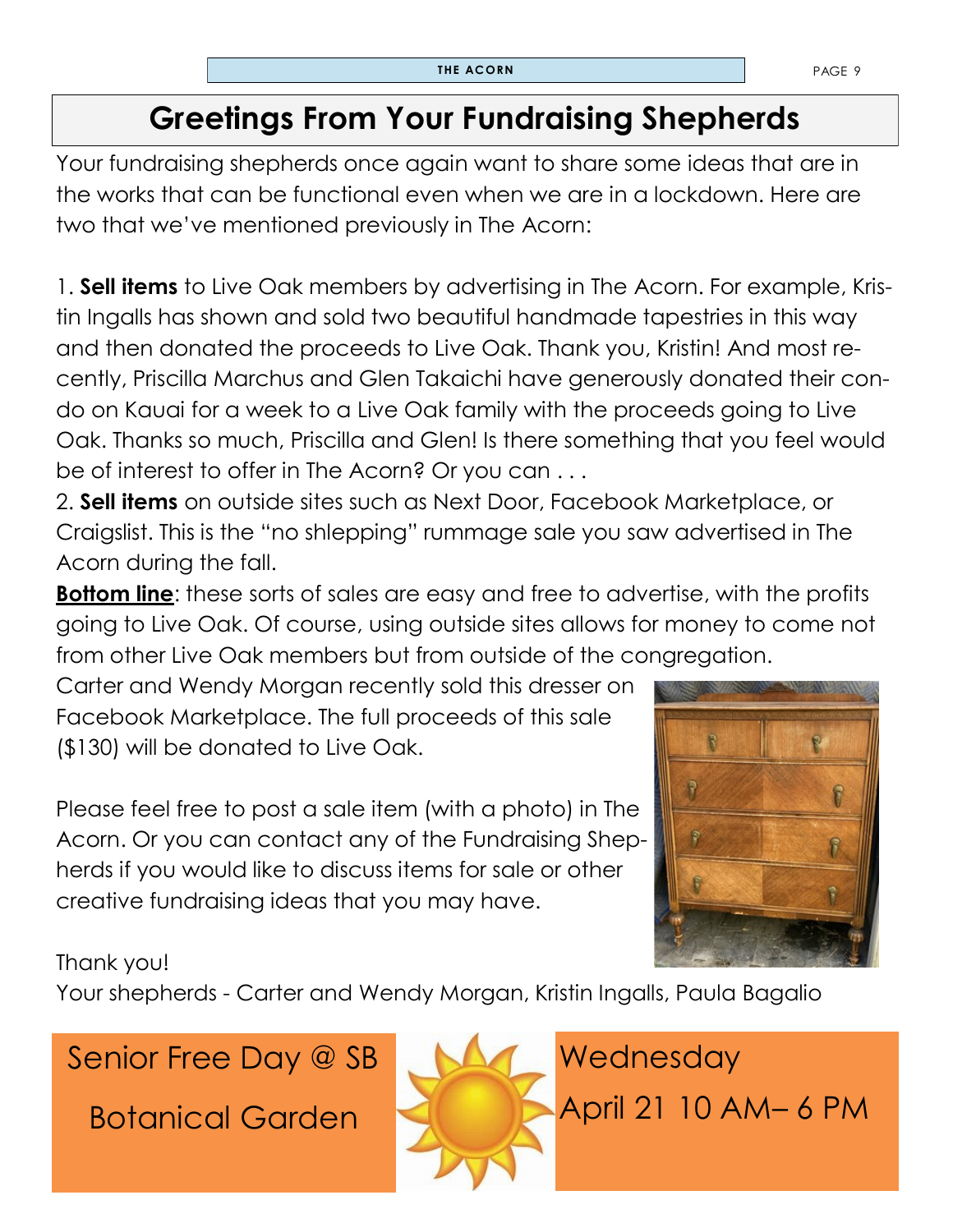### **Panel on Watershed Health and Homelessness**

-----------You are invited to attend the May 5th, 2021 IRWM Summit on the topic of Watershed Health and People Experiencing Homelessness: Spotlight on the Central Coast and Ventura Counties, Statewide Impact. This event brings together key elected leaders, agency leaders, professionals and practitioners in California and at the Federal level to discuss challenges, opportunities and successes around this important and complex topic. The registration information is attached and because we would like this to be interactive, we are encouraging you to submit a question or two for our panelists and/or for general discussion. You may do this on the registration page.

This event is being sponsored by the Santa Barbara County IRWM, Santa Cruz IRWM, Santa Clara Valley Water District, Pajaro River Watershed IRWM, City of Watsonville, County of Santa Barbara, Watersheds Coalition of Ventura County and the Local Government Commission.

Please feel free to distribute the invitation widely.

If you have questions, please do not hesitate to contact me and we look forward to your participation and attendance.

-Jane Gray [jgray@dudek.com](mailto:jgray@dudek.com) Register at [https://dudek.zoom.us/webinar/register/WN\\_-gphY-dZRQmQDFUjo9sjlQ](https://dudek.zoom.us/webinar/register/WN_-gphY-dZRQmQDFUjo9sjlQ)

### **Food Collection During Sheltering in Place**

Thanks so much to those of you who have generously contributed food to the Santa Barbara Food Bank. As you probably know, this is a terrific organization that is filling an even largerthan-usual need in our community. We are glad to have Live Oak support their efforts! **Items that are particularly appreciated include**: canned goods such as tuna, fruit, beans, and soups; peanut butter; pasta; rice; cereal. We will gather items every Monday.

You can donate food in one of three ways any day of the week:

- You can drop off donations in boxes that we have put out at Live Oak on the patio just outside of the cottage;
- You can drop off in a box we have left outside of our front door at home: 6542 Camino Caseta in Goleta; or
- You can get in touch with us via email (morganfamily 1@cox.net) for a pickup at your home. Just leave food donations in a bag (preferably paper) outside of your door. Thanks for your support of families in our community!

-*Carter and Wendy Morgan*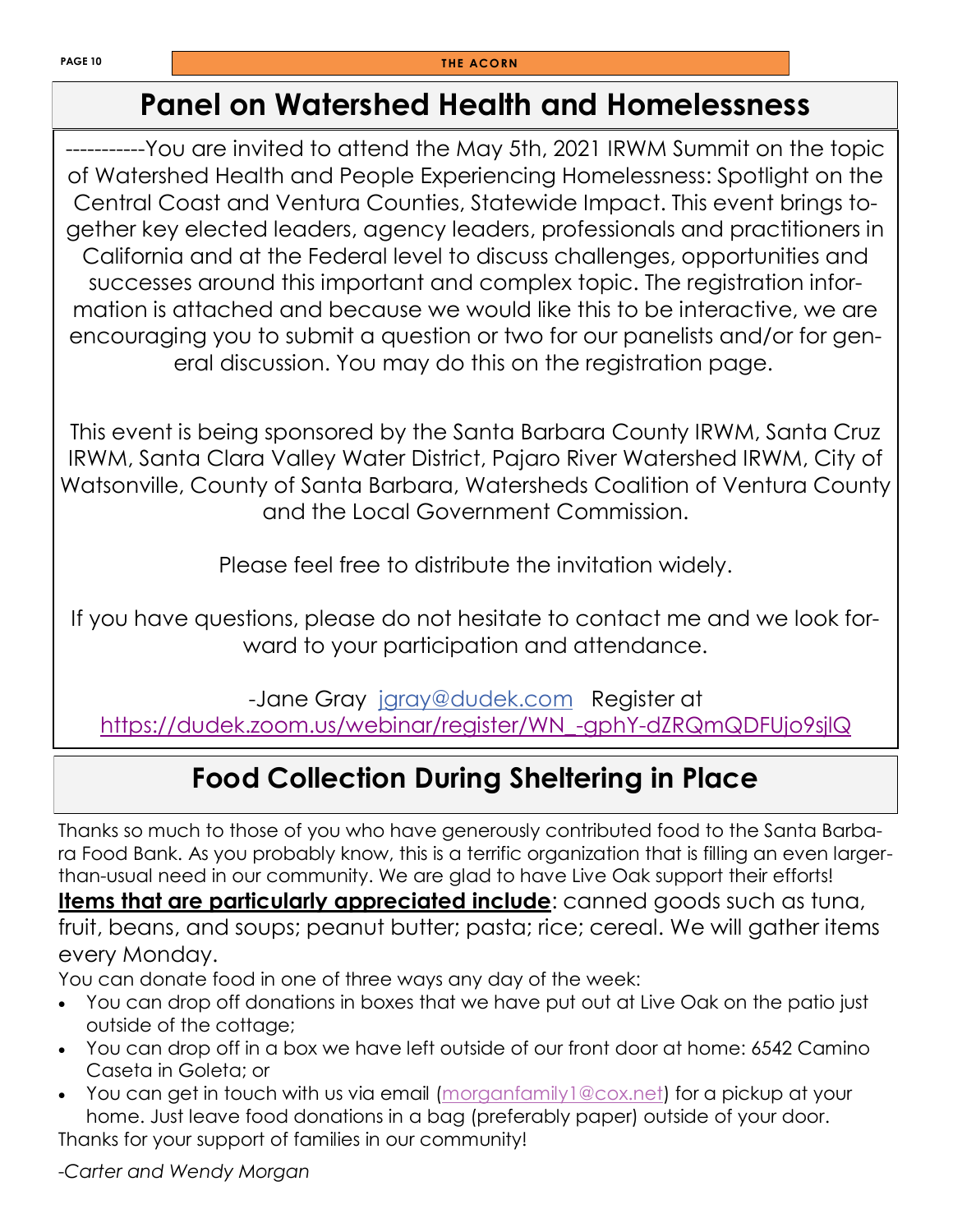### **Garden Boutique Postponed**

Unfortunately, we are officially postponing our Garden Boutique until our new Regathering Task Force develops a clear plan for reopening our LOUUC campus. Some of us have been growing some live (and knitted) plants to sell as a LOUUC fundraiser. We can save these until the Task Force feels it is safe to get back together again. I have some yellow and some purple iris in pots, and I would be glad to deliver these as gifts...just let me know if you want iris, what color, and how many (I have about 12 of each color). -Carolyn Chaney

### **Help Create a Central Coast Public Bank**

Creation a public bank as a depository and lending bank for public agencies could save Santa Barbara County millions of dollars per year and improve our quality of life. Hal Hill and John Douglas are working as part of a five-county advocacy group to form a public bank. Santa Cruz County Supervisor Zach Friend has sent an email to the Santa Barbara County Board of Supervisors asking them to pass a resolution declaring it's intent to join with the other Central Coast counties in their effort to form a public bank.

Hal needs you to step up and agree to give a three-minute speech to the Board, via Zoom, on this matter. Please contact Hal at [harold](mailto:haroldhill770@hotmail.com)[hill770@hotmail.com](mailto:haroldhill770@hotmail.com) or (805) 680-7528 and he will send a draft script to you and instructions on how to participate in the meeting webinar with the SB County Board of Supervisors. Thank you –Hal Hill

### **Chairs for Sale- \$\$ for Live Oak**

Two Relax the Back motorized recliner chairs for sale. All money donated to Live Oak.

Brand new, the chairs were 3K each, they have been wellloved and are in great mechanical shape. We have them a while and we just want new ones, and will sell these two to the highest bidder.

Send your bid to [administrator@liveoakgoleta.org,](mailto:administrator@liveoakgoleta.org) the new owner(s) of the chairs will be announced **May 1**. Questions about the chairs or to arrange a viewing, call or text Ron at 805 280 9918. The chairs will be released to the highest bidder at the beginning of May (New chairs delivered the first week of May, still using them while we wait for the new ones). Minimum bid for a chair \$150, and can be sold separately. -Ron and Wilma